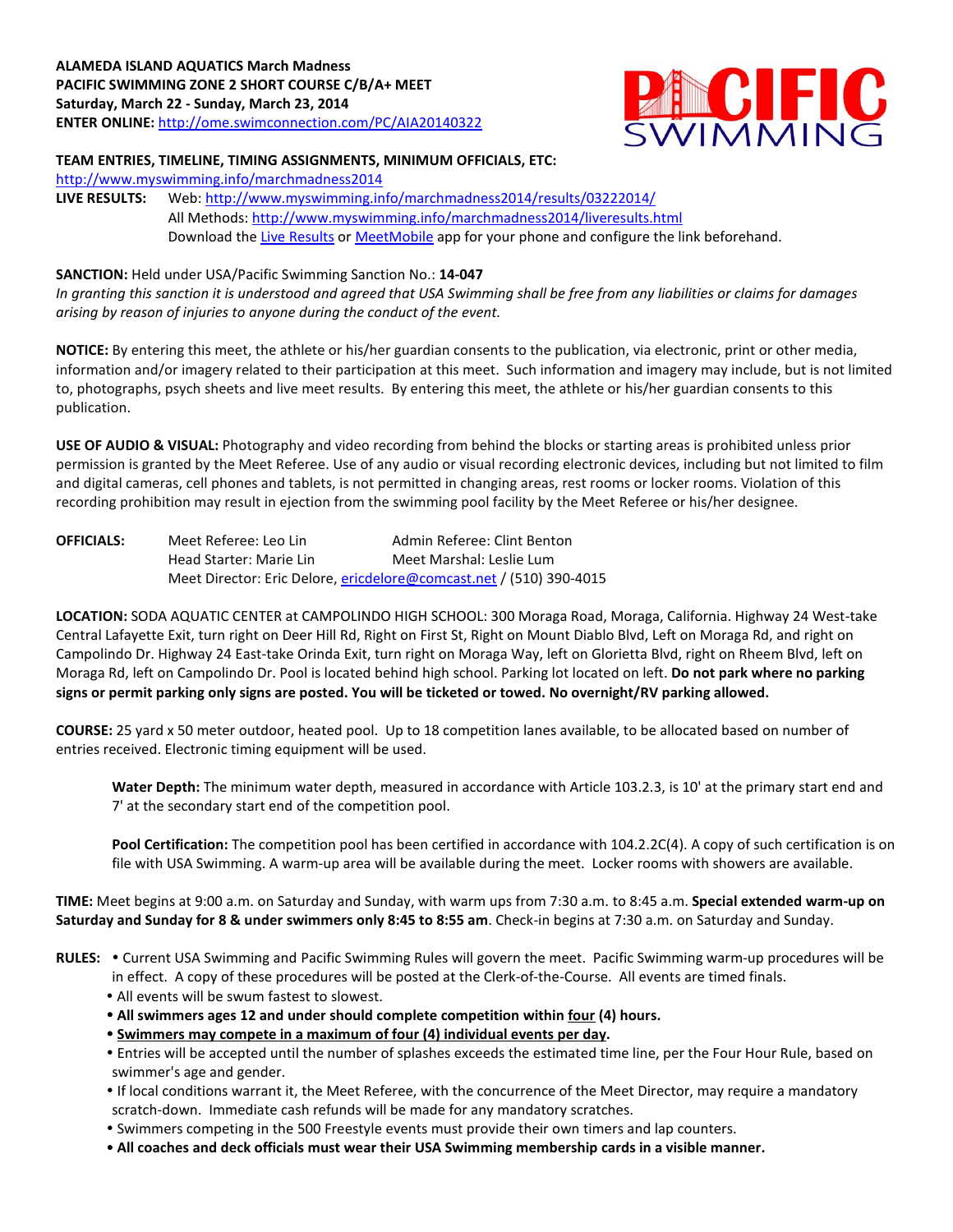**HIGH SCHOOL SWIMMERS (February - May):** If you are a high school swimmer in season, you need to be Unattached from this meet. It is the swimmers responsibility to be Unattached from this meet. You can un-attach at the meet if necessary. This does not apply to swimmers swimming under the rules of the Nevada Interscholastic Activities Association (NIAA).

**UNACCOMPANIED SWIMMERS:** Any USAS athlete-member competing at the meet must be accompanied by a USA Swimming member-coach for the purposes of athlete supervision during warm-up, competition and warm-down. If a coach-member of the athlete's USAS Club does not attend the meet to serve in said supervisory capacity, it is the responsibility of the swimmer or the swimmer's legal guardian to arrange for supervision by a USA Swimming member-coach. The Meet Director or Meet Referee may assist the swimmer in making arrangements for such supervision; however, it is recommended that such arrangements be made in advance of the meet by the athlete's USAS Club Member-Coach.

**RACING STARTS:** The swimmer must be certified by a USA Swimming member coach as being proficient in performing a racing start or must start the race in the water. It is the responsibility of the swimmer or the swimmer's legal guardian to ensure compliance with this requirement.

**RESTRICTIONS:** • Smoking and the use of other tobacco products is prohibited on the pool deck, in the locker rooms, in spectator

- seating, on standing areas and in all areas used by swimmers, during the meet and during warm-up periods.
- Sale and use of alcoholic beverages is prohibited in all areas of the meet venue.
- All shelters must be properly secured. No glass containers are allowed in the meet venue.
- No propane heater is permitted except for snack bar/meet operations.

• Except where venue facilities require otherwise, changing into or out of swimsuits other than in locker rooms or other designated areas is not appropriate and is strongly discouraged.

**ELIGIBILITY:** • Swimmers must be current members of USA-S and enter their name and registration number on the meet entry card as they are shown on their Registration Card. If this is not done, it may be difficult to match the swimmer with the registration and times database. The meet host must check all swimmer registrations against the SWIMS database and if not found to be registered, the Meet Director shall accept the registration at the meet (a \$10 surcharge will be added to the regular registration fee). Duplicate registrations will be refunded by mail.

• Swimmers in the "A" Division must have met at least the listed "PC-A" time standard. Swimmers in the "B" Division must have met at least the listed "PC-B" time standard. All entry times slower than the listed "PC-B" time standard will be in the "C" Division.

• Entries with "NO TIME" will not be accepted.

• Entry times submitted for this meet will be checked against a computer database and may be changed in accordance with Pacific Swimming Entry Time Verification Procedures. The swimmer's age will be the age of the swimmer on the first day of the meet.

• Disabled swimmers are welcome to attend this meet and should contact the Meet Director or Meet Referee regarding special accommodations on entry times and seeding per Pacific Swimming policy.

**ENTRY PRIORITY:** Meet entries will not be accepted any earlier then February 15<sup>th</sup>, 2014. Entries from members of Zone 2 teams in "good standing" postmarked or entered online by 11:59 p.m. on March 3rd, 2014 will be given priority acceptance. All entries from Zone 2, all other Pacific LSC Zones and other LSC's, either postmarked, entered online, or hand delivered by the entry deadline will be considered in the order that they were received.

**ENTRY FEES: \$2.75 per event and an \$8.00 participation fee per swimmer**. Entries will be rejected if payment is not sent at time of request.

**Mailed or Hand-Delivered Entries:** Entries must be on the attached consolidated entry form. Forms must be filled out completely and printed clearly with swimmers best time. Entries must be postmarked by midnight, **Monday, March 10th, 2014** or hand delivered to 875-A Island Drive, #190 Alameda, CA 94502-6768 by 6:30 p.m., **Wednesday, March 12th, 2014**. No late entries will be accepted. No refunds will be made, except mandatory scratch downs. See

<http://www.myswimming.info/marchmadness2014/mm4teamentryfull.pdf> to confirm your entries.

Make check payable to: ALAMEDA ISLAND AQUATICS Mail entries to: Swim Meet Entries Attn: Eric Delore 875-A Island Drive, #190 Alameda, CA 94502-6768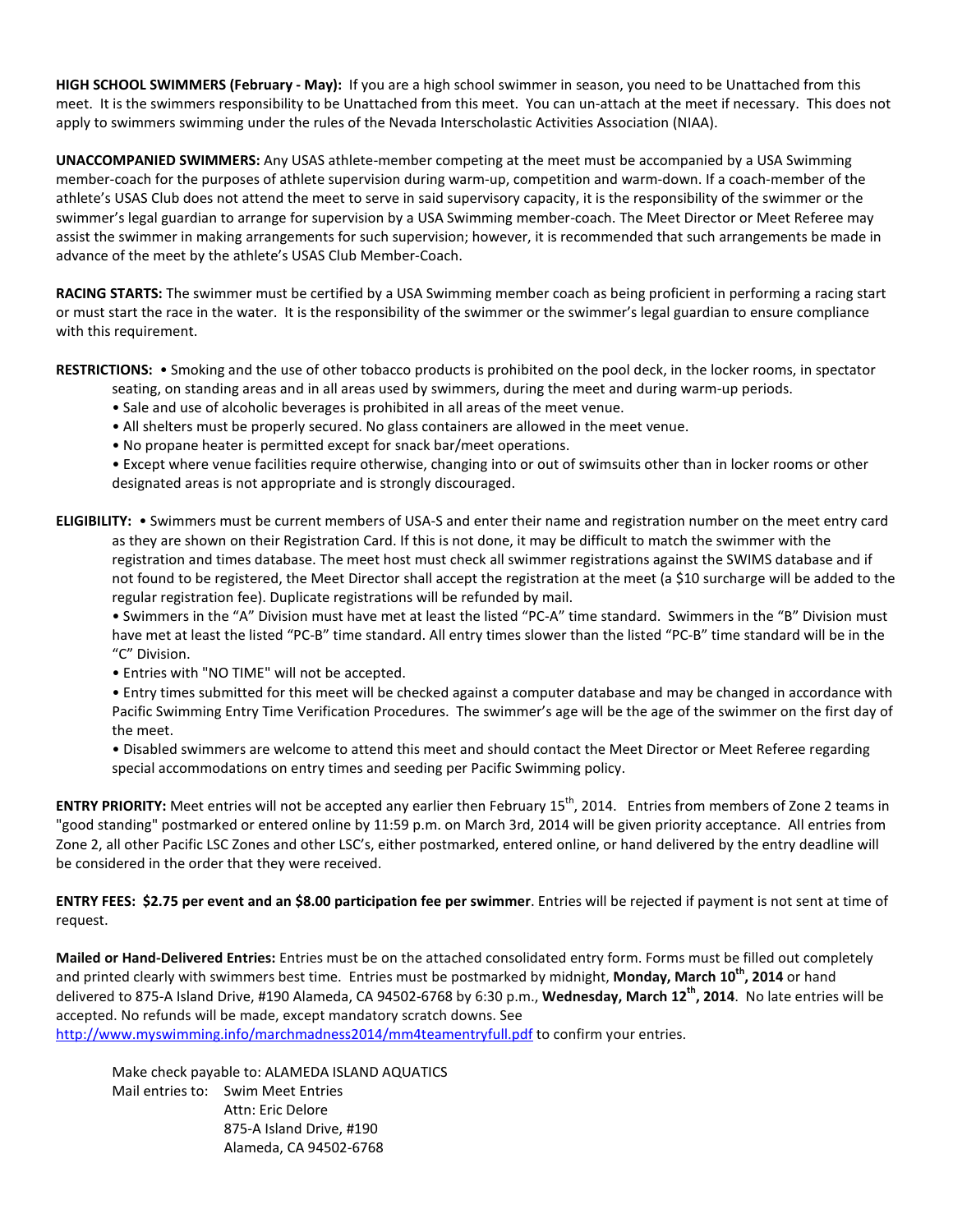email: [ericdelore@comcast.net](mailto:ericdelore@comcast.net)

**Online Entries:** To enter online go to<http://ome.swimconnection.com/PC/AIA20140322> to receive an immediate entry confirmation. This method requires payment by credit card. Swim Connection, LLC charges a processing fee for this service, equal to \$1 per swimmer plus 5% of the total Entry Fees. Please note that the processing fee is a separate fee from the Entry Fees. If you do not wish to pay the processing fee, enter the meet using a mail entry. **Entering online is a convenience, is completely voluntary, and is in no way required or expected of a swimmer by Pacific Swimming. Online entries will be accepted through Wednesday, March 12, 2014, unless meet capacity is met earlier than March 12, in which case online entries will be closed once meet capacity is met.**

**CHECK-IN:** The meet will be deck seeded. Swimmers must check-in at the Clerk-of-Course. Close of check-in for all events shall be no more than 60 minutes before the estimated time of the start of the first heat of the event. No event shall be closed more than 30 minutes before the scheduled start of the session. Swimmers who do not check-in will not be allowed to compete in the event.

**SCRATCHES:** Any swimmers not reporting for or competing in an individual timed final event shall not be penalized. Swimmers who must withdraw from an event after it is seeded are requested to inform the referee immediately.

**AWARDS:** The first 8 places will be awarded for 8&UN, 9-10, 11-12, 13-14 age groups. Ribbons will be awarded for C/B/A divisions. All B swimmers achieving a PC-A time will be awarded a standard A medal, regardless of place achieved in the event. No awards given for swimmers 19 years of age and older. **Note:** *Individual awards must be picked up at the meet. We will not mail or distribute them after the meet.*

**ADMISSION:** Admission is free.

**REFRESHMENTS:** A snack bar will be available serving hot breakfast, hot lunches, salads and other nutritious items and beverages. Coaches and working deck officials will be provided lunch. Hospitality will serve refreshments to timers and volunteers.

**MISCELLANEOUS:** A two-day program will be available for sale at a reasonable price.

**MINIMUM OFFICIALS:** The Meet Referee shall conduct an inventory of Officials and shall compare the number of swimmers entered against the number of Officials that worked representing each team per day of the meet. Those teams who have not provided sufficient Officials in a day of the meet, in accordance with the table below, will be fined \$100 per missing Official per day.

| # of swimmers entered in meet per team | # of trained and carded officials required |
|----------------------------------------|--------------------------------------------|
| $1 - 10$                               |                                            |
| 11-25                                  |                                            |
| 26-50                                  |                                            |
| 51-75                                  |                                            |
| 76-100                                 | 4                                          |
| Every 20 Swimmers over 100             | +1                                         |

## **EVENT SUMMARY:**

|           | 8 & Under    | $9 - 10$      | $11 - 12$    | 13-18          |  |
|-----------|--------------|---------------|--------------|----------------|--|
| 3/22/2014 | 50 BR        | 50 BR         | 100 BR       | 200 BR         |  |
|           | 25 FR        | <b>100 FR</b> | 100 FR       | <b>50 FR</b>   |  |
|           | 50 FL        | 50 FL         | 200 IM       | 200 IM         |  |
|           | 25 BK        | 100 BK        | 200 BK       | 100 BK         |  |
|           | 100 IM       | 100 IM        |              | 500 FR (GIRLS) |  |
| 3/23/2014 | <b>50 FR</b> | <b>50 FR</b>  | 200 FL       | 200 BK         |  |
|           | 25 FL        | 200 FR        | <b>50 FR</b> | <b>100 FR</b>  |  |
|           | 50 BK        | 50 BK         | 50 BK        | 100 BR         |  |
|           | 25 BR        | 100 BR        | 200 BR       | 100 FL         |  |
|           |              |               | 200 FR       | 500 FR (BOYS)  |  |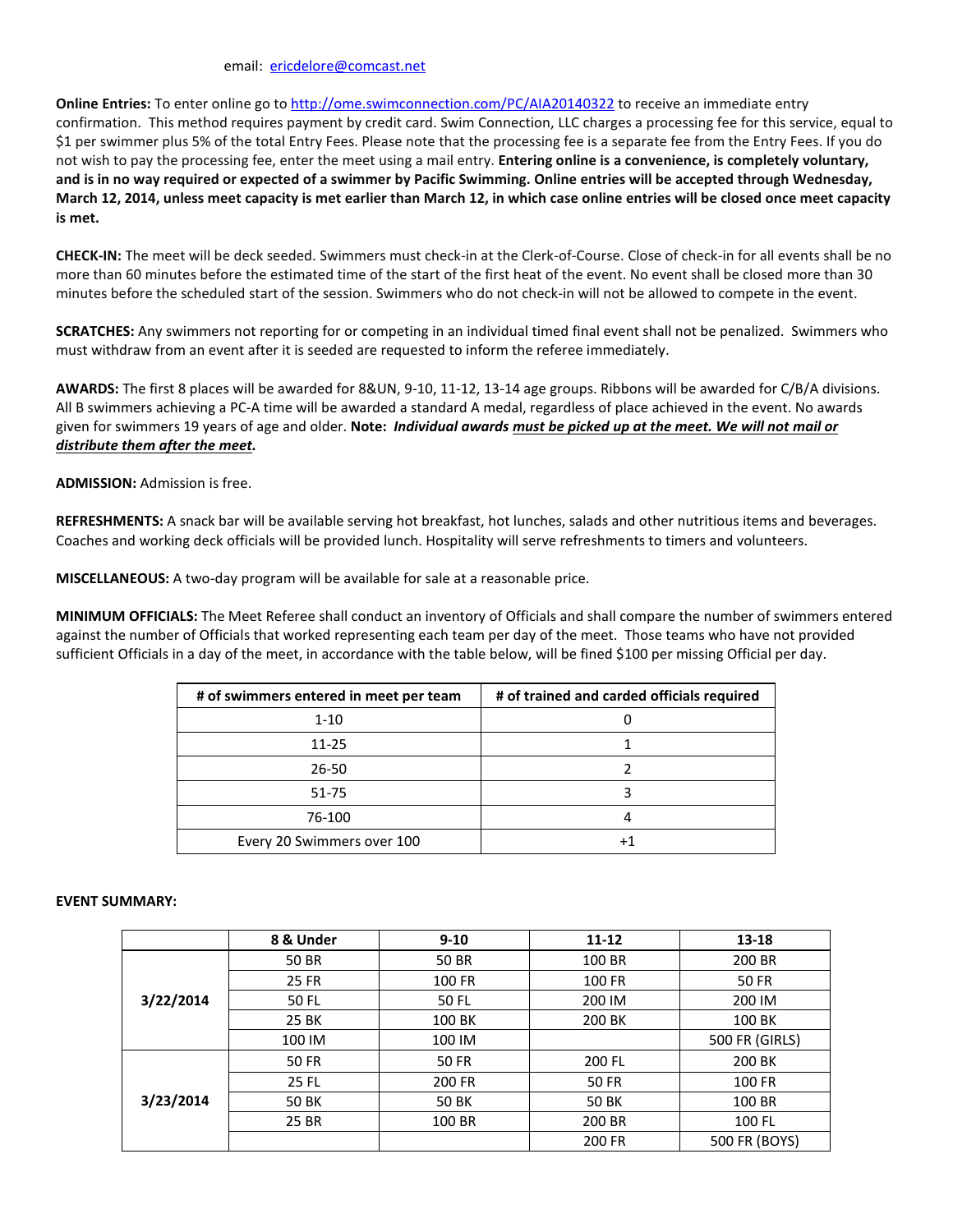| Saturday March 22nd, 2014 |                  |                       |                        | Sunday March 23rd, 2014 |             |  |
|---------------------------|------------------|-----------------------|------------------------|-------------------------|-------------|--|
| <b>Girls</b><br>Event#    | Age / Event      | <b>Boys</b><br>Event# | <b>Girls</b><br>Event# | Age / Event             | Boy<br>Even |  |
|                           | 13-14 200 BREAST |                       |                        | 13-14 200 BACK          |             |  |
| $\mathbf 1$               | 15-16 200 BREAST | $\overline{2}$        | 39                     | 15-16 200 BACK          | 40          |  |
|                           | 17-18 200 BREAST |                       |                        | 17-18 200 BACK          |             |  |
| 3                         | 11-12 100 BREAST | $\overline{a}$        | 41                     | 11-12 200 FLY           | 42          |  |
| $\overline{5}$            | 9-10 50 BREAST   | 6                     | 43                     | 9-10 50 FREE            | 44          |  |
| $\overline{7}$            | 8 & UN 50 BREAST | 8                     | 45                     | 8 & UN 50 FREE          | 46          |  |
|                           | 13-14 50 FREE    |                       |                        | 13-14 100 FREE          |             |  |
| 9                         | 15-16 50 FREE    | 10                    | 47                     | 15-16 100 FREE          | 48          |  |
|                           | 17-18 50 FREE    |                       |                        | 17-18 100 FREE          |             |  |
| 11                        | 11-12 100 FREE   | 12                    | 49                     | 11-12 50 FREE           | 50          |  |
| 13                        | 9-10 100 FREE    | 14                    | 51                     | 9-10 200 FREE           | 52          |  |
| 15                        | 8 & UN 25 FREE   | 16                    | 53                     | 8 & UN 25 FLY           | 54          |  |
|                           | 13-14 200 IM     |                       |                        | 13-14 100 BREAST        |             |  |
| 17                        | 15-16 200 IM     | 18                    | 55                     | 15-16 100 BREAST        | 56          |  |
|                           | 17-18 200 IM     |                       |                        | 17-18 100 BREAST        |             |  |
| 19                        | 11-12 200 IM     | 20                    | 57                     | 11-12 50 BACK           | 58          |  |
| 21                        | 9-10 50 FLY      | 22                    | 59                     | 9-10 50 BACK            | 60          |  |
| 23                        | 8 & UN 50 FLY    | 24                    | 61                     | 8 & UN 50 BACK          | 62          |  |
|                           | 13-14 100 BACK   |                       |                        | 13-14 100 FLY           |             |  |
| 25                        | 15-16 100 BACK   | 26                    | 63                     | 15-16 100 FLY           | 64          |  |
|                           | 17-18 100 BACK   |                       |                        | 17-18 100 FLY           |             |  |
| 27                        | 9-10 100 BACK    | 28                    | 65                     | 11-12 200 BREAST        | 66          |  |
| 29                        | 11-12 200 BACK   | 30                    | 67                     | 9-10 100 BREAST         | 68          |  |
| 31                        | 8 & UN 25 BACK   | 32                    | 69                     | 8 & UN 25 BREAST        | 70          |  |
| 33                        | 9-10 100 IM      | 34                    | 71                     | 11-12 200 FREE          | 72          |  |
| 35                        | 8 & UN 100 IM    | 36                    |                        | 13-14 500 FREE          |             |  |
|                           | 13-14 500 FREE   |                       |                        | 15-16 500 FREE          | 74          |  |
| 37                        | 15-16 500 FREE   |                       |                        | 17-18 500 FREE          |             |  |
|                           | 17-18 500 FREE   |                       |                        |                         |             |  |

| rday March 22 <sup>nd</sup> , 2014 | Sunday March 23rd, 2014 |                                       |                  |             |  |  |
|------------------------------------|-------------------------|---------------------------------------|------------------|-------------|--|--|
| Age / Event                        | <b>Boys</b>             | <b>Girls</b>                          | Age / Event      | <b>Boys</b> |  |  |
|                                    | Event#                  | Event#                                |                  | Event#      |  |  |
| 13-14 200 BREAST                   |                         |                                       | 13-14 200 BACK   |             |  |  |
| 15-16 200 BREAST                   | $\overline{2}$          | 39                                    | 15-16 200 BACK   | 40          |  |  |
| 17-18 200 BREAST                   |                         |                                       | 17-18 200 BACK   |             |  |  |
| 11-12 100 BREAST                   | $\overline{4}$          | 41                                    | 11-12 200 FLY    | 42          |  |  |
| 9-10 50 BREAST                     | $6\phantom{1}$          | 43                                    | 9-10 50 FREE     | 44          |  |  |
| 8 & UN 50 BREAST                   | 8                       | 45                                    | 8 & UN 50 FREE   | 46          |  |  |
| 13-14 50 FREE                      |                         |                                       | 13-14 100 FREE   |             |  |  |
| 15-16 50 FREE                      | 10                      | 47                                    | 15-16 100 FREE   | 48          |  |  |
| 17-18 50 FREE                      |                         |                                       | 17-18 100 FREE   |             |  |  |
| 11-12 100 FREE                     | 12                      | 49                                    | 11-12 50 FREE    | 50          |  |  |
| 9-10 100 FREE                      | 14                      | 51                                    | 9-10 200 FREE    | 52          |  |  |
| 8 & UN 25 FREE                     | 16                      | 53                                    | 8 & UN 25 FLY    | 54          |  |  |
| 13-14 200 IM                       |                         |                                       | 13-14 100 BREAST |             |  |  |
| 15-16 200 IM                       | 18                      | 55                                    | 15-16 100 BREAST | 56          |  |  |
| 17-18 200 IM                       |                         |                                       | 17-18 100 BREAST |             |  |  |
| 11-12 200 IM                       | 20                      | 57                                    | 11-12 50 BACK    | 58          |  |  |
| 9-10 50 FLY                        | 22                      | 59                                    | 9-10 50 BACK     | 60          |  |  |
| 8 & UN 50 FLY                      | 24                      | 61                                    | 8 & UN 50 BACK   | 62          |  |  |
| 13-14 100 BACK                     |                         |                                       | 13-14 100 FLY    |             |  |  |
| 15-16 100 BACK                     | 26                      | 63                                    | 15-16 100 FLY    | 64          |  |  |
| 17-18 100 BACK                     |                         |                                       | 17-18 100 FLY    |             |  |  |
| 9-10 100 BACK                      | 28                      | 65                                    | 11-12 200 BREAST | 66          |  |  |
| 11-12 200 BACK                     | 30                      | 67                                    | 9-10 100 BREAST  | 68          |  |  |
| 8 & UN 25 BACK                     | 32                      | 69                                    | 8 & UN 25 BREAST | 70          |  |  |
| 9-10 100 IM                        | 34                      | 71                                    | 11-12 200 FREE   | 72          |  |  |
| 8 & UN 100 IM                      | 36                      |                                       | 13-14 500 FREE   |             |  |  |
| 13-14 500 FREE                     |                         | $\hspace{0.05cm}$ – $\hspace{0.05cm}$ | 15-16 500 FREE   | 74          |  |  |
| 15-16 500 FREE                     |                         |                                       | 17-18 500 FREE   |             |  |  |

**=> Girls 500 Freestyle will be swum on Saturday. Boys 500 Freestyle will be swum on Sunday**

**=> All 500 Freestyle swimmers must provide their own timers and lap counters.**